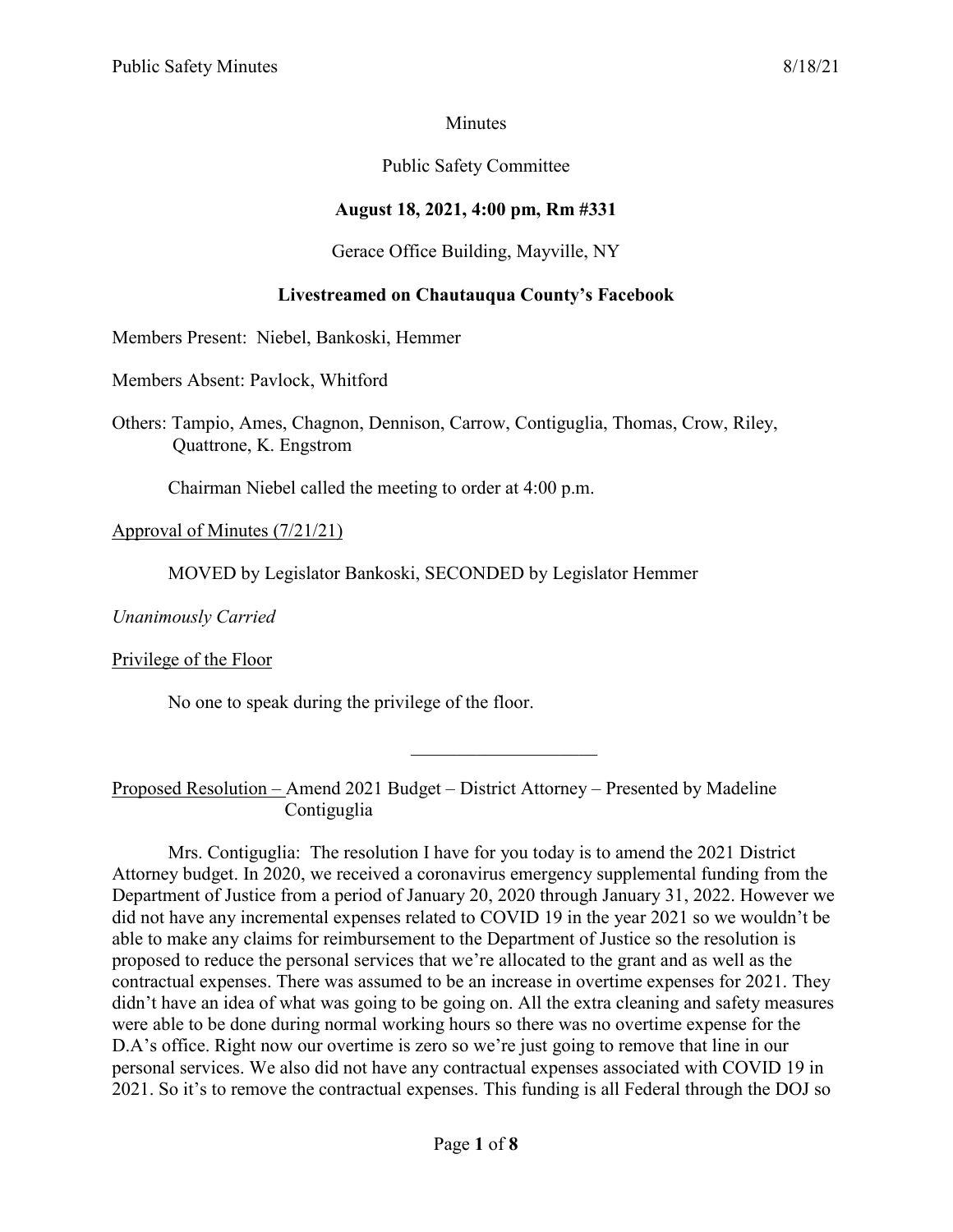we're going to decrease the revenue in that account to zero and we just wanted to remove this revenue to have accurate year-end projections. We will not be receiving reimbursement from the DOJ.

Chairman Niebel: Any questions?

Legislator Bankoski: You said that you'll be moving it, where is it going to – obviously this money was appropriated for that. Where is that going back to, contingency?

Mrs. Contiguglia: It was just extra revenue that we had anticipated so it's not going to reduce any of our accounts or anything, it was essentially an increase that we were not expecting. So it shouldn't have any effect on our local share.

Chairman Niebel: And it doesn't have any effect on the budget.

Mrs. Dennison: Obviously we're going to reduce revenue and expenditures by a matching amount.

Chairman Niebel: Thank you. All those in favor?

# *Unanimously Carried*

## Proposed Resolution – Approving Labor Contract with Deputy Sheriffs' Association of Chautauqua County (DSACC) – Presented by H.R. Director Riley, Finance Director Crow, and Sheriff Quattrone

Mrs. Riley: The resolution for consideration and approval today is for the tentative bargaining unit agreement with the Deputy Sheriff's Association also known as DSACC. You'll probably hear me referring to it as DSACC as we go through. I'm going to go through the highlights of the agreement, the tentative agreement, and then Kitty is going to go through and give you the financial back-up. I'm going to give justification for certain things as well. So the Deputy Sheriff's Association of Chautauqua County also known as DSACC, it's comprised of approximately 66 bargaining unit members. The current bargaining unit agreement expires on December 31, 2021. We started negotiations on April 30, 2021 and we reached a tentative agreement on July 27, 2021. The union did vote on August 4, 2021 and unanimously accepted the tentative agreement. The main points in the tentative agreement include, it's a four year agreement that will begin on January 1, 2022 and expire on December 31, 2025. There was a minimal increase agreed to on their boot reimbursement, clothing allowance for non-uniformed personnel and ballistic vests to be replaced as needed. Again, Kitty is going to review the financial impact on that. The proposed annual wage increases that have been agreed upon in the tentative agreement for 2022, would be a 3% increase to wages, in 2023 it would also be a 3%, in 2024 it would be a 2.5% and in 2025 it would be a 2.5%. We agreed to adjust Step 8 which is the highest step by an additional – on top of the general wage increase, 2021, 2022, would adjust the Step 1%, 2023 would be 1.5%, 2024 is 1.5%, and 2025 is 1.5%. We also agreed to, on the longevity payment, to beginning year 16 through 20, currently the longevity starts at year 10, so basically what they were asking for was to receive nothing in year's 10 through 16 and then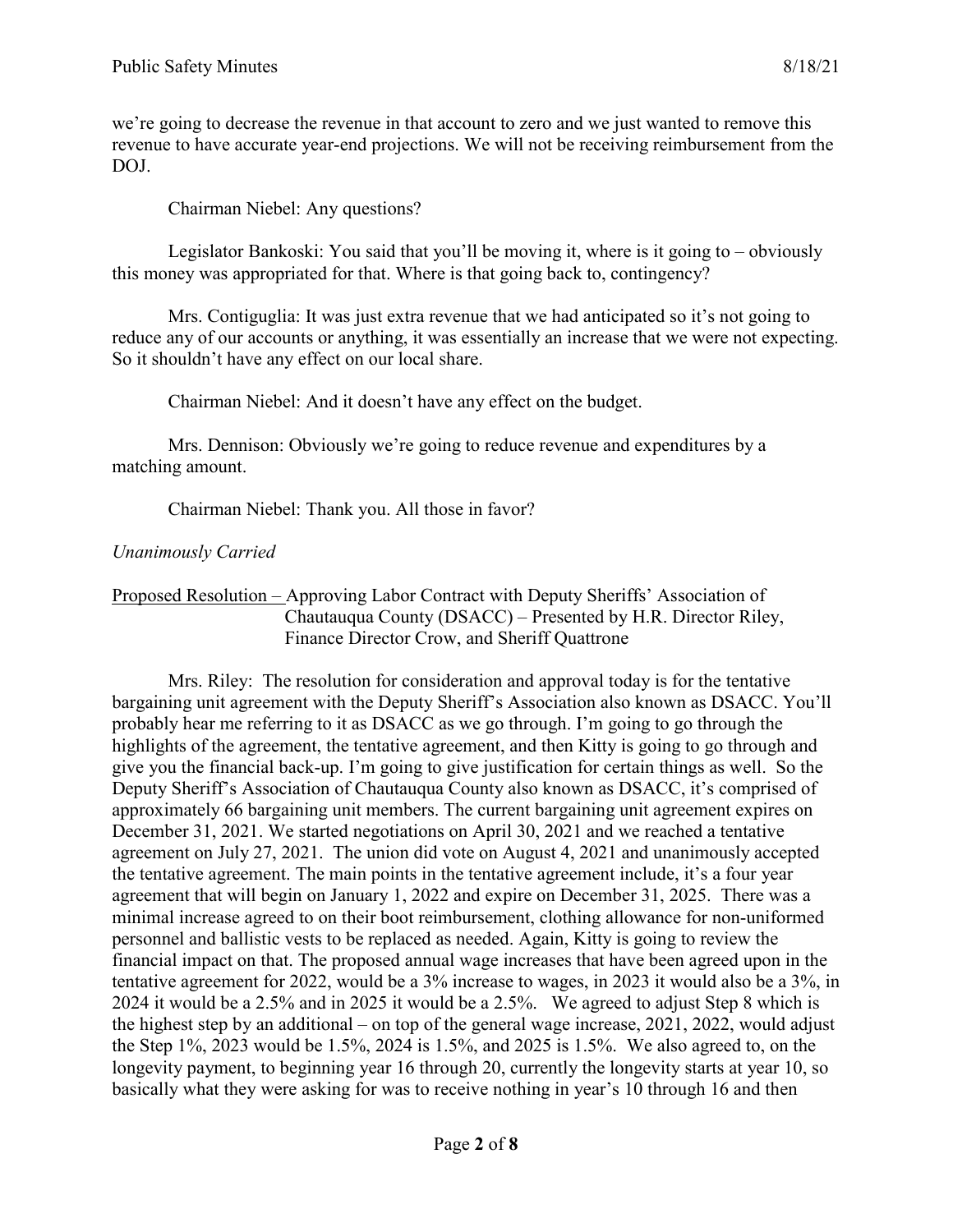beginning their  $17<sup>th</sup>$  year the longevity would begin. It really kind of compressed it to put longevity towards the end of their career if you will so if they retire it affects the retirement. The justification for these increases and the Step increment adjustments and longevity was really based on salary market data of 11 other local police departments and counties. So we had data that we received from other counties and local police departments. Chautauqua County was at the bottom on the longevity compared to the other counties and local police department and we were in the bottom three on the overall wages. The wage increases to Step 8 and the adjustments, will put us more in line in the middle. We're not trying to achieve to be the highest paid County for our Sheriff's but we would like to be in the middle so that we can attract and retain our Sheriff's. The Step adjustments would be gradual which is typical what you would do when you are trying to play catch-up if you will, so that's where those Step 8 increment adjustments weren't coming in, to try and get the Sheriff's more in line with the surrounding counties and agencies. Just for reference, the Federal government is proposing 2.7% wage increases for Federal law enforcement next year and private employers are projecting a 3% increase for 2022. So, these percentage amounts that we've agreed upon with the union are really in line with what other agencies and Federal agencies will be administering for next year. In order again, for us to play catch-up, we're going to try and do a little bit of an adjustment. In the end too, with those longevity payments, even by compressing *(inaudible)* putting a longevity in at the end with larger amount, it's still only going to put us about average with the rest of the groups that we surveyed. So that's pretty much it on the wages. For benefits, we did agree to basically calculating their health savings account funding at the same rate we calculate all the other County employees. They were being calculated differently and Kitty will talk a little more about that. We think that by putting them on the same program that the rest of the County is on, really for future contract negotiations, there really shouldn't be much discussion at all about benefits. It really should just focus on wages and I think these changes today, if agreed upon with the Legislature will really take that off the table and we would just be looking at standard cost of living increases in the future. We also just cleaned up some language throughout the contract. Took out old language or expired language and we also are - we have an expense reimbursement that all the County follows per executive policy bulletin so we're also agreeing to have them reimbursed for expenses the same as we do for everybody else in the County. The negotiation team, we believe that this is a fair agreement and it recognizes and acknowledges the value, the community, the scrutiny that the Sherriff's get in today's environment, the risks that they take, and the important role that they play in our community. So that's the highlights of the agreement and then Kitty, if you want to run through the numbers.

Chairman Niebel: Before we go to Kitty, committee, do you have any questions of Jean?

Legislator Hemmer: You are going to adjust Step 8, just the  $1\%$  or  $1\%$  in 2022, 1.5% in – but you are also adjusting the longevity 1%?

Mrs. Riley: No, the longevity percent – they get a flat amount today. They get \$45.00 for every year of service.

Legislator Hemmer: Oh, o.k..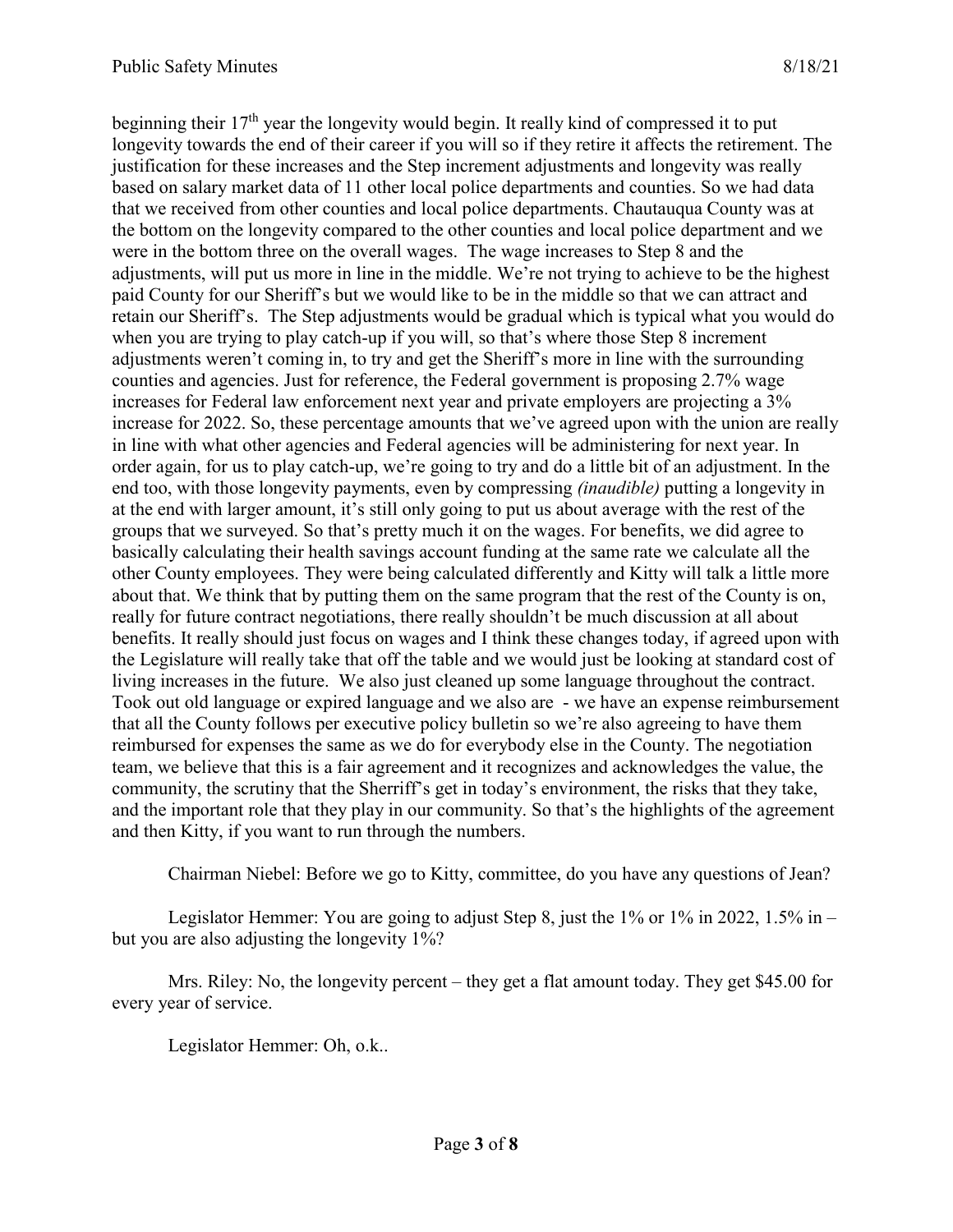Mrs. Riley: So we did agree that we would give them \$50.00 for every year of service but we wouldn't start it until their 17<sup>th</sup> year instead of their 10<sup>th</sup> year. So the money that they would have gotten from 10 to 16, it's going to be put aside and then when you hit your 17<sup>th</sup> year, you are going to get that \$50.00.

#### *(Cross talk)*

Ms. Crow: We took what you earn today and in years 10 through 20, took that total dollar amount and divided that by four so that they would four lump sum payments year 17, 18, 19, and 20. After that, they get – year's 21 until they retire, if they stay on beyond 20 years, it reverts back to \$50.00 per every year of services. So it actually reduces after the  $20<sup>th</sup>$  year.

Legislator Bankoski: Based on *(cross talk)..*

Chairman Niebel: So they would start getting \$50.00 after the year 20?

Ms. Crow: Fifty dollars for each year of service, yes. Currently in their contract that is expiring this year, they get \$45.00 for each year of service but it begins to be paid at year 10. So nothing for any of the members will be paid until their  $17<sup>th</sup>$  year of service.

Chairman Niebel: Any other questions for Jean?

Legislator Bankoski: I have a question for Jim. She was talking about we were at the bottom of the wage scale, where are we as far as call responses and stuff like that? Where is our work volume?

Sheriff Quattrone: Jamestown is considerable higher but then after that, we had the most calls within the County.

Legislator Bankoski: So I guess what I am saying is, the money that we're going to give you is deserving because of -

Sheriff Quattrone: I feel the amount of work and as Jean had mentioned, the work that they are doing. Times are different than when I started and when you started so they are dealing with more issues. Quite frankly, it's been difficult to hire people. Right now we're struggling. Our academy has only 10 people from Chautauqua County and that's if they all make it.

Mrs. Riley: If they make it and we normally would have well above that.

Chairman Niebel: I was going to say back a few years ago when Tom Drake was an instructor down there, he had 20 to 30 or more. *(cross talk)..* exactly, I mean, three or four times as many as we have now and that is a problem.

Mrs. Riley: We're very concerned and our applicants for taking exams is probably about half of what it used to be. I think we had 60 people take the exam.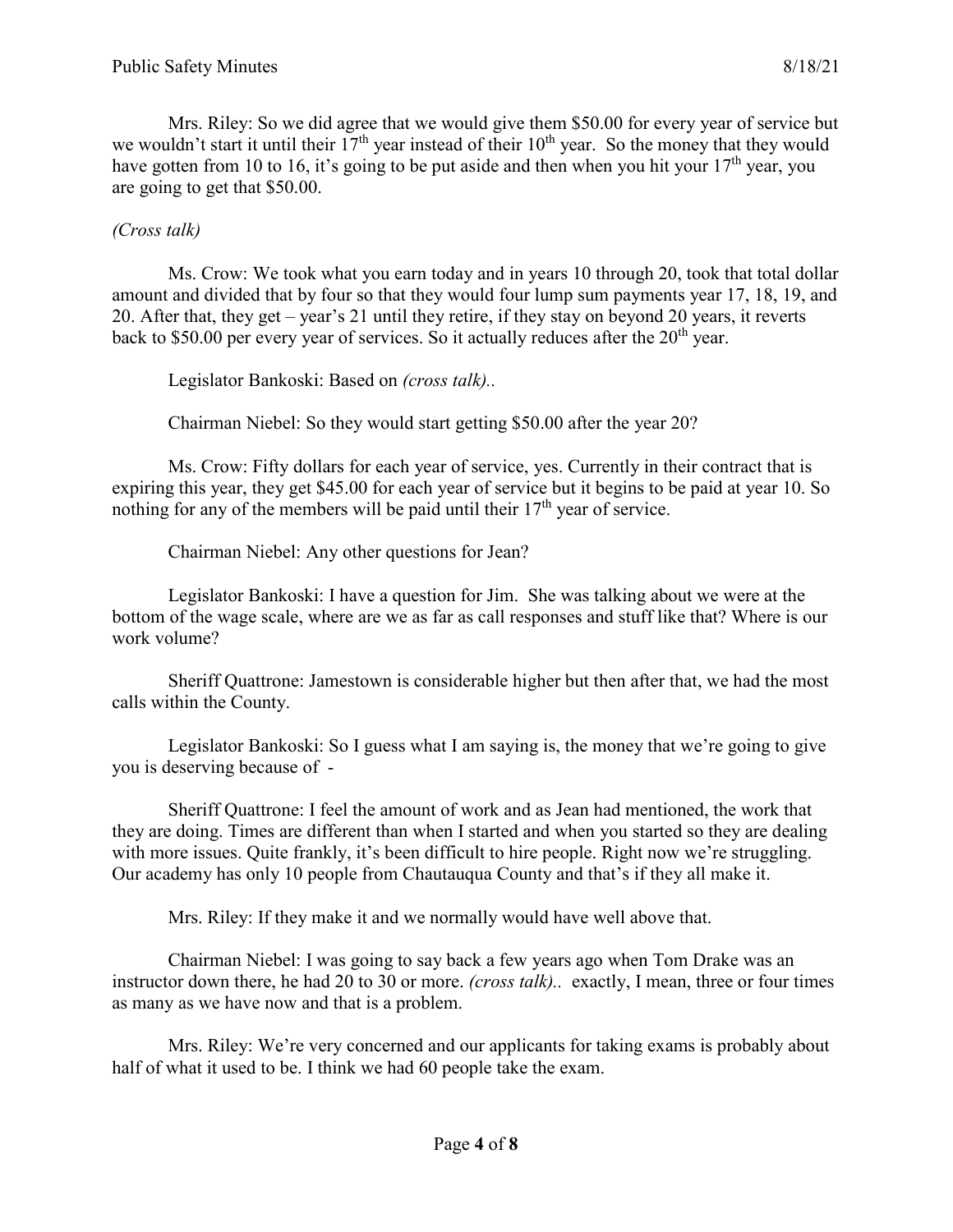Sheriff Quattrone: I'm not sure of the number. We just got those results back. To be quite honest, I think the people of Chautauqua County are appreciative of our law enforcement. When we did the police reform package, we saw the surveys that came from the people in the community and they are very supportive of law enforcement as a whole. I like to put that out there because we see the national narrative and unfortunately that's what a lot of the people see, the national narrative so a lot of our potential applicants have seen that and not really seeing how much our Chautauqua County supports us.

Chairman Niebel: Jean, is this your first contract that you've worked with?

Mrs. Riley: It is, with the County, yes.

Chairman Niebel: Nice job and nice presentation. Just one comment. The proposed rate increases for each year, these four years, they are considerably higher than the last contract. Some of the rate increases are evened up but you based these rate increases on the 11 municipalities that you took an extensive look at, correct?

Mrs. Riley: Yes and we were in the bottom three.

Chairman Niebel: For wages.

Mrs. Riley: For wages and we would like to be maybe half, like in the  $5<sup>th</sup>$  spot and these –

Chairman Niebel: The middle is not bad.

Mrs. Riley: Right and these increases would probably put us, when somebody would hit year 20, their salary would be probably right in the middle.

Ms. Crow: I did calculate it and it is right at the midpoint.

Mrs. Riley: And we based it on if these other agencies only gave 2% raises so we did kind of stretch –

Ms. Crow: To your point about the last contract versus this contract. I was a part of that negotiation team last contract and the negotiation between the changes in the retirement plan going from 25 to 20 years played a significant role in the negotiation of wages. Their unit accepted a much lower wage increase over that contract because they recognize the value of what they were getting at retirement.

Chairman Niebel: Able to retire five years sooner.

Legislator Bankoski: I appreciate you guys getting out in front of this instead of waiting until December. *(cross talk)….*

Chairman Niebel: Jean, thank you. Kitty.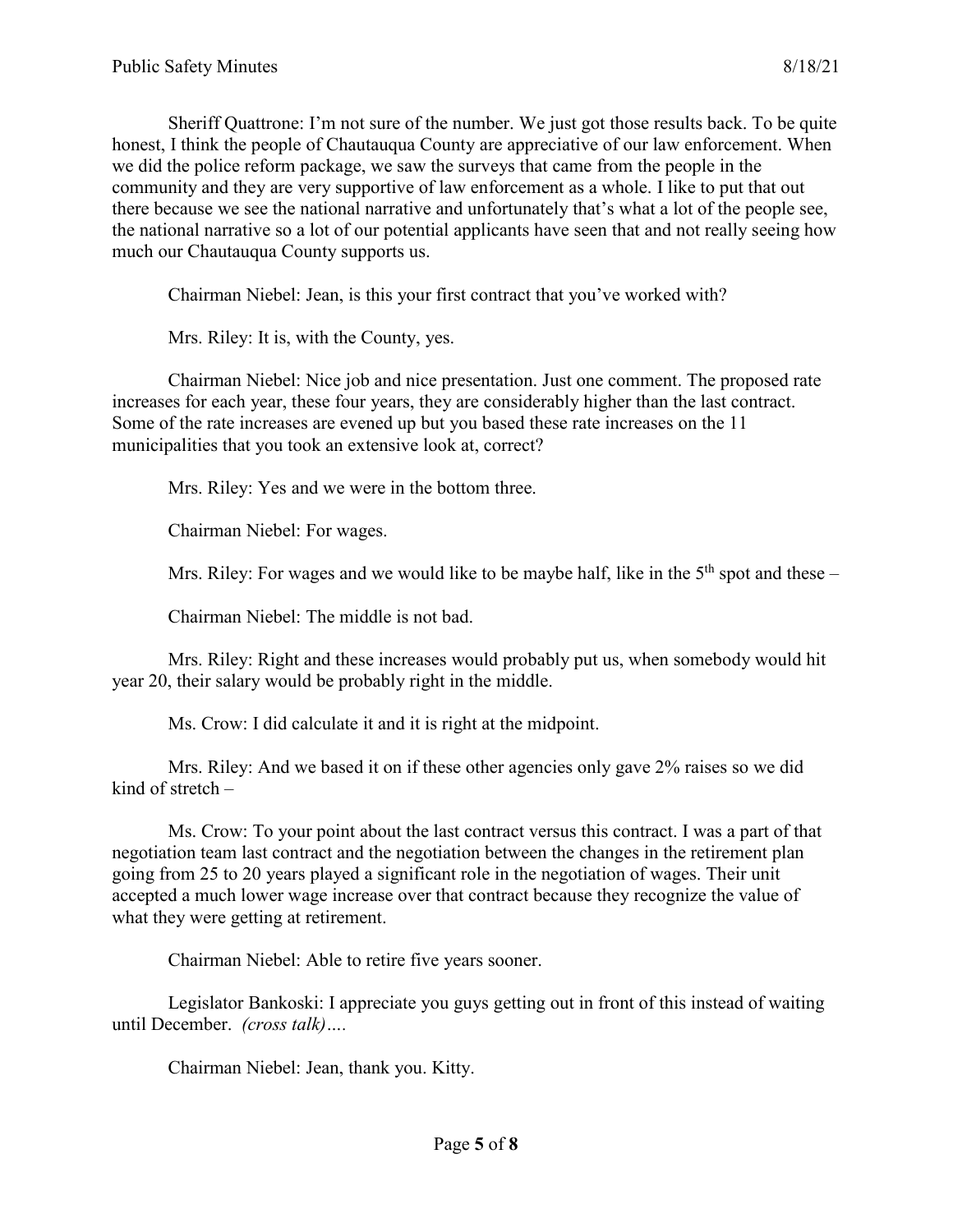Ms. Crow: I do have a hand out from the purpose of this meeting which I will collect back when we are finished. This breaks down the components, the cost component that Jean outlined. It just shows you the cumulative affect over the total contract. So the first section there is just a reflection of the 3%, 3%, 2.5%, and 2.5% wage increase that impacts all members of the bargaining unit. In next section is the change for the increase in the clothing allowance. The cost associated with the vest and the boot reimbursements which is barely minimal in the big picture. Then the following section there is the impact of the adjustment for the Step 8 *(inaudible).* One, there is going to be no waiting period. There used to be a longer waiting period when you went from Step 7 to Step 8, so there won't be a waiting period and then we're also doing an escalation at Step 8 so that over the four year contract we can get to that *(inaudible)* point of the range that we're hoping to get to. We specifically just talked with the union that we can't do this all in one year, we have to do this gradually and they totally understood that point and certainly weren't expecting the one-time adjustment. So, we built that in over the four years. Like I said, the longevity payment, this is showing kind of a net savings because compared to what we're paying annually now for the people that is getting the longevity starting at year 10, they won't be – it's almost a break-even to what we're paying now to what we're going to pay in the future because we're just paying it at a later date. Then the health insurance contribution, as Jean said, from an administrative perspective, everyone will have the same contribution calculation and I think that's good for the County as a whole to have equity among all employees in terms of their benefits. The plan hasn't changed itself. So a couple of the comments there on the bottom, some of these costs for wage increases are - when I do our 5 year projections are kind of built in. We include an assumption for what our wages might grow and the total effect of this agreement would increase those projections by about \$1.5 million over the four years. I want a full disclosure on that. The wage increases for 22' and 23' are consistent with other recently settled contracts with CSEA and CCSEA which is the Sheriff's jail employees. I already mentioned *(inaudible)* the administration of trying to calculate different health insurance rates for different bargaining unit members and as Bob already eluded, we really started these negotiations earlier in the year with the hope that we could bring you an agreement before we submitted the tentative budget so this agreement be adopted next week at your full Legislature meeting, we will be able to include the changes in the tentative budget.

Chairman Niebel: Any questions of Kitty?

Legislator Bankoski: Thank you for all your work.

Legislator Hemmer: So, what did you say, it was a \$1.5 million per year over the –

Ms. Crow: No, not per year. In total. So over the four year agreement, if you look at our - once we update our five year projection, it would increase the total amount *(inaudible)* four years by \$1.5 million. So we already have some of the wage increase built into our assumptions because we did a little bit more with the Step 8 and things like that. It's more than what we include in our normal projections.

Chairman Niebel: And those increases Kitty, that you had in the projections, would have been 2-2.5% perhaps?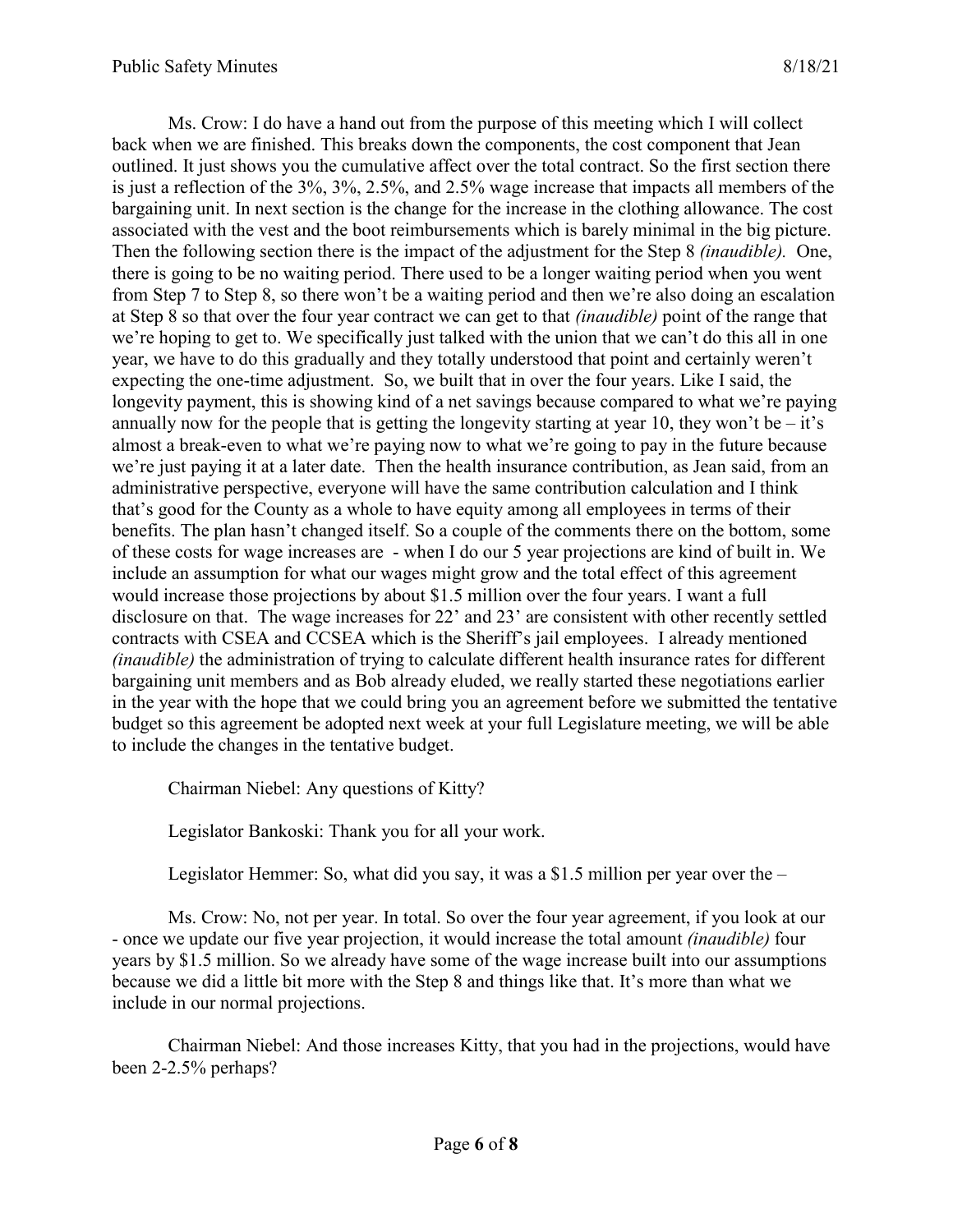Ms. Crow: Roughly because it's – *(cross talk)*, we do it in aggregate rather than by bargaining unit, but yes, there is always turnover but we always try and come up with an average percentage that would be inclusive of increments and wage increases. But then you also have turnover with people retiring and someone replacing them at a lower Step.

Chairman Niebel: In the paper today, they had the total wage increase about \$1.5 million and that was attributed to somebody but actually its closer to \$1.8, just the wage part.

Ms. Crow: Yes, the wages.

Chairman Niebel: So with the other changes and stuff, we are looking at \$2.8 increase over the cost of the four years and that includes the Step adjustments and health adjustments.

Ms. Crow: Yes, that's over what the pay structure is for the current contract.

Chairman Niebel: Understood.

Ms. Crow: That's why I say, you see the \$2.8 million here total but some of that is already built into our projections and that's why I'm saying, the \$1.5 million would be an increase –

Chairman Niebel: Over the projections.

Ms. Crow: I didn't read the paper unfortunately but they might have misunderstood my comments to say that it was a \$1.5 million dollar wage increase. It is not, it is the affect over our projections.

Chairman Niebel: Any other questions of Kitty? Kitty, nice job.

Sheriff Quattrone: I would like to make a comment. I do appreciate all the work that Jean, Kitty, Allison, and Ken put forth on this and the union and their representation. It really helped us to move on and I think we all have the same goals to get this settled but it was a pleasure working with these ladies and Ken. Very professional and well done.

Chairman Niebel: Jim, to only have 10 people at the academy that is a pretty low amount of people applying for jobs in law enforcement in Chautauqua County. I think you're right, a lot of it is attributable to the press and criticism that we've had over the last 18 months. So, in order to attract good young people from Chautauqua County to go into law enforcement and occupy these critical positions, I just think we're going to have to increase the wages and going to have to make it more attractive for these people. As far as a fiscal conservative, I am concerned about the percentage increase because they are significant over the last contract but unfortunately I think this is the situation that we're at.

Legislator Bankoski: It's not just us, everyone is *(cross talk)…*